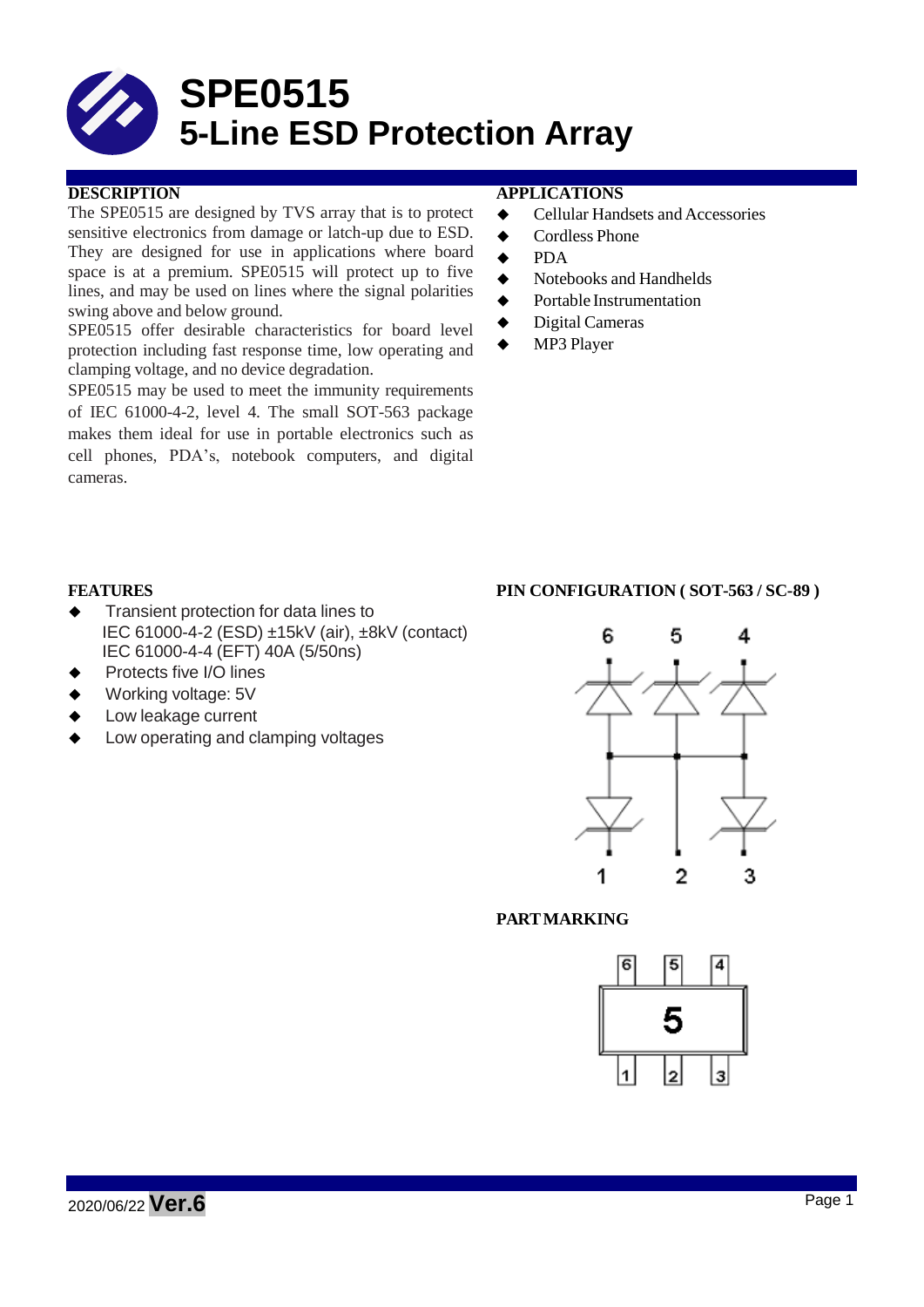

## **ORDERINGINFORMATION**

| <b>Part Number</b> | Package | <b>Part Marking</b> |
|--------------------|---------|---------------------|
| SPE0515S56RGB      | SOT-563 |                     |

※ SPE0515S56RGB : Tape Reel ; Pb – Free ; Halogen Free

# **ABSOULTE MAXIMUM RATINGS**

(TA=25℃ Unless otherwise noted)

| <b>Parameter</b>                                 | <b>Symbol</b> | <b>Typical</b> | Unit         |
|--------------------------------------------------|---------------|----------------|--------------|
| Peak Pulse Power ( $tp = 8/20 \mu s$ )           | Ppk           | 250            | W            |
| Maximum Peak Pulse Current ( $tp = 8/20 \mu s$ ) | Ipp           |                | A            |
| ESD per IEC $61000 - 4 - 2$ (Air)                | Vpp           | ±15            | <b>KV</b>    |
| ESD per IEC $61000 - 4 - 2$ (Contact)            | Vpp           | $\pm 8$        | <b>KV</b>    |
| <b>Operating Junction Temperature</b>            | Tј            | $-55 \sim 125$ | °C           |
| <b>Storage Temperature Range</b>                 | <b>TSTG</b>   | $-55 \sim 150$ | $^{\circ}$ C |
| <b>Lead Soldering Temperature</b>                | Tī.           | 260(10sec)     | $^{\circ}C$  |

# **ELECTRICAL CHARACTERISTICS**

(TA=25℃ Unless otherwise noted)

| <b>Parameter</b>                 | <b>Symbol</b>  | <b>Conditions</b>                                  | Min. | <b>Typ</b> | Max. | Unit         |
|----------------------------------|----------------|----------------------------------------------------|------|------------|------|--------------|
| Reverse Stand – Off<br>Voltage   | Vrwm           |                                                    |      |            | 5    | V            |
| <b>Reverse Breakdown Voltage</b> | <b>VBR</b>     | $It = 1mA$                                         | 6    |            |      | V            |
| <b>Reverse Leakage Current</b>   | IR             | $V_{\text{RWM}} = 5V$ , T=25 <sup>°</sup> C        |      | 0.01       |      | $\mu A$      |
| <b>Reverse Leakage Current</b>   | $\rm I\!R$     | $V_{\text{RWM}} = 3V$ , T=25 <sup>°</sup> C        |      | 0.01       | 0.5  | $\mu A$      |
| <b>Clamping Voltage</b>          | V <sub>C</sub> | $\text{Ipp} = 1 \text{A}$ , tp = 8/20 µs           |      |            | 11   | $\mathbf{V}$ |
| <b>Clamping Voltage</b>          | V <sub>C</sub> | $\text{Ipp} = 7\text{A}$ , tp = 8/20 µs            |      |            | 15   | V            |
| <b>Junction Capacitance</b>      | C <sub>j</sub> | Between I/O Pin and GND<br>$V_R = 0V$ , $f = 1MHz$ |      | 10         | 20   | pF           |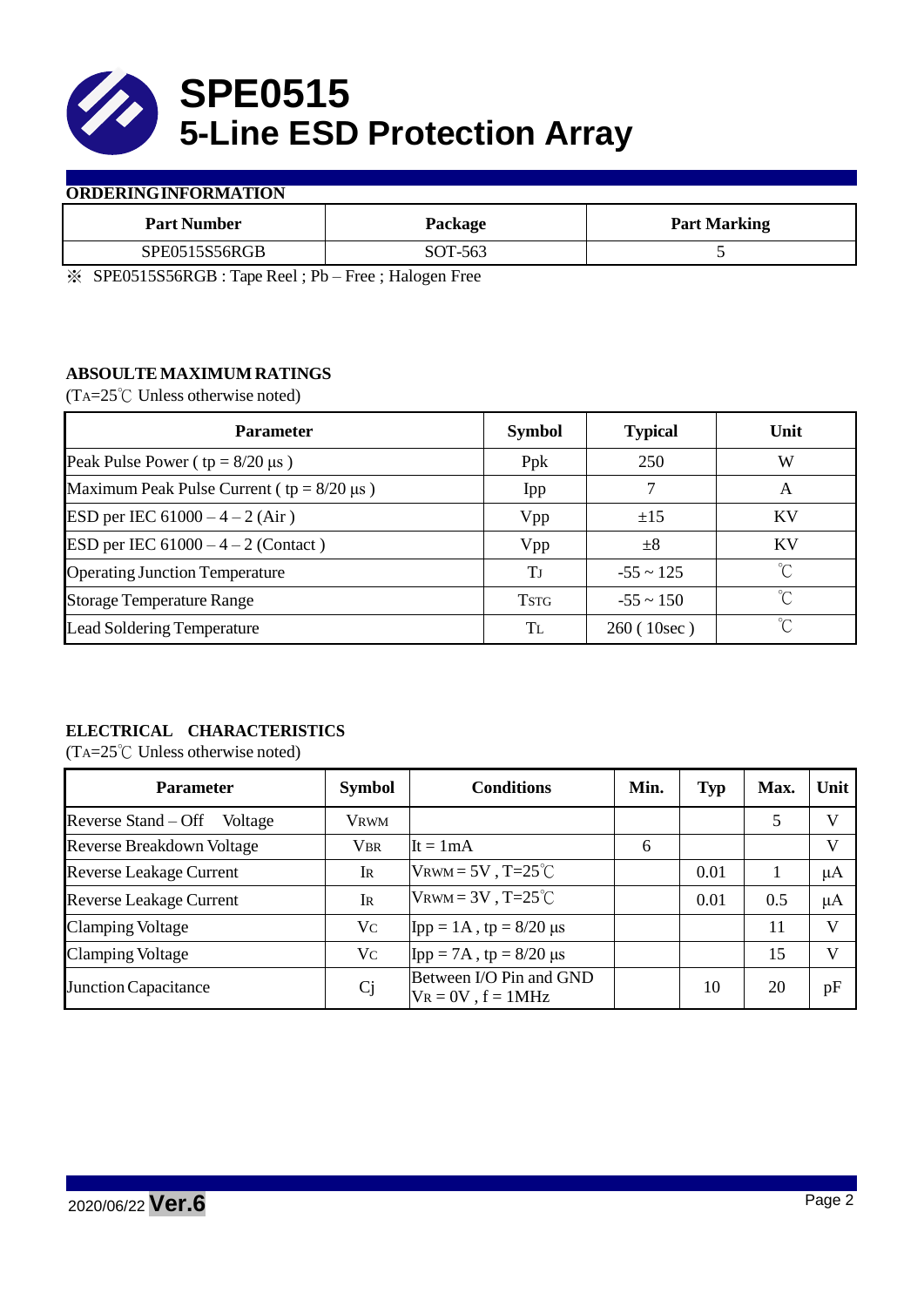

# **TYPICAL CHARACTERISTICS**

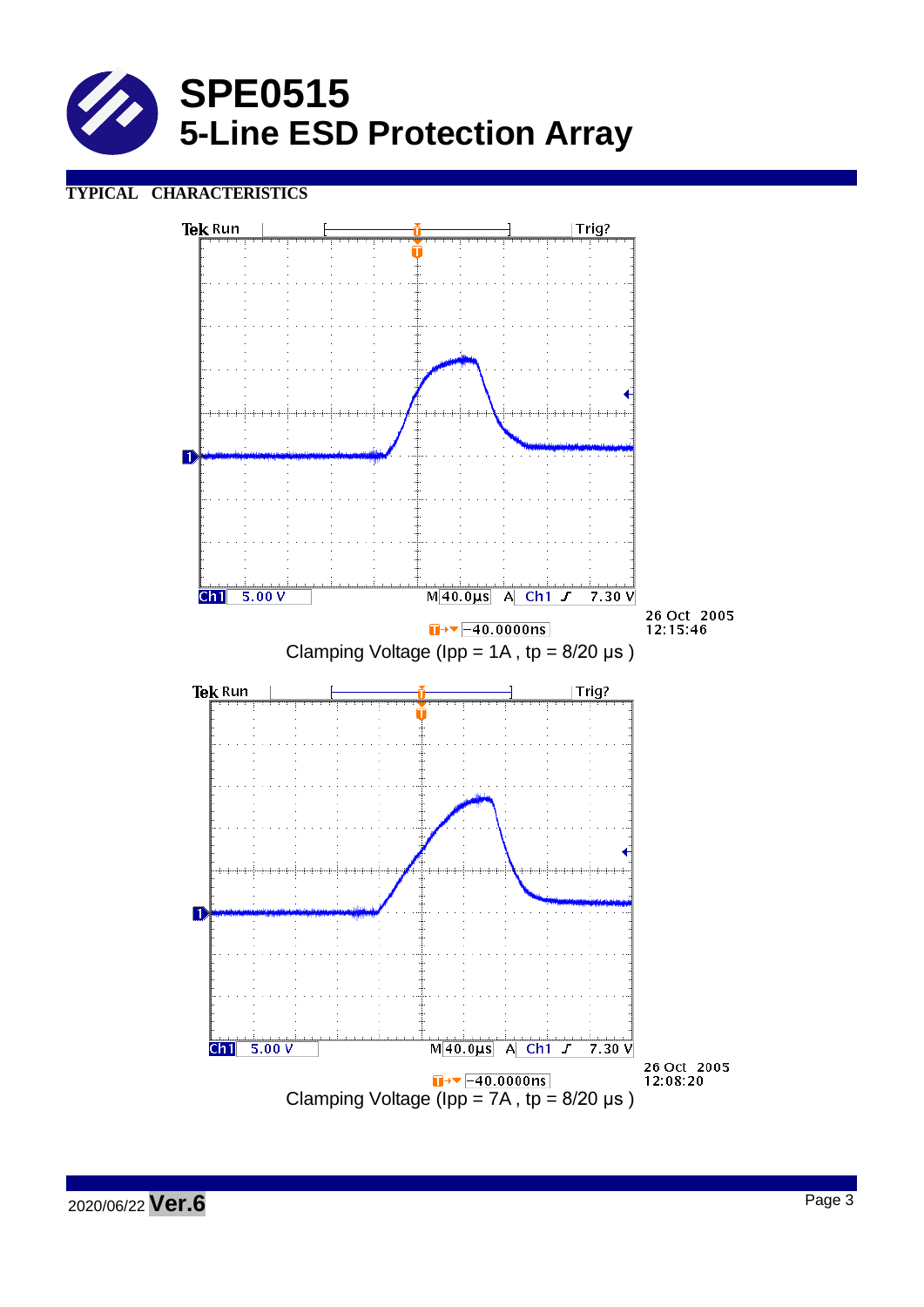

# **TYPICAL CHARACTERISTICS**





**Fig 1 : Junction Capacitance V.S Reverse Voltage Applied Fig 2 : Peak Plus Power V.S Exponential Plus Duration**



**Initial Junction Temperature**



**Fig 3 : Relative Variation of Peal Plus Power V.S Fig 4 : Forward Voltage Drop V.S Peak Forward Current**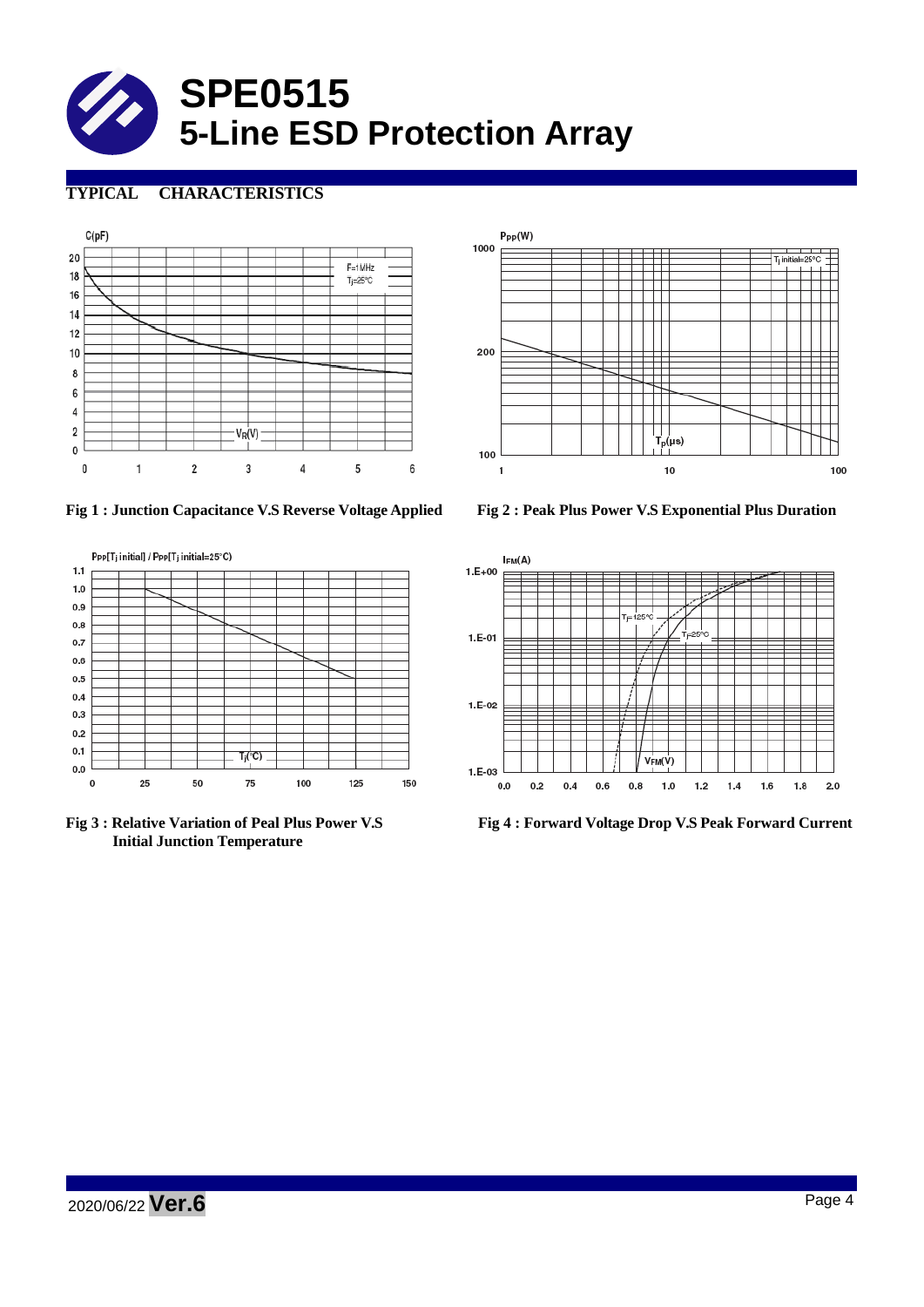

## **APPLICATION NOTE**

## **Device Connection for Protection of Five Data Lines**

SPE0515 is designed to protect up to five data lines. The device is connected as follows:

1. The TVS protection of five I/O lines is achieved by connecting pins 1, 3, 4, 5, and 6 to the data lines. Pin 2 is connected to ground. The ground connection should be made directly to the ground plane for best results. The path length is kept as short as possible to reduce the effects of parasitic inductance.



## **Circuit Board Layout Recommendations for Suppression of ESD**

Good circuit board layout is critical for the suppression of ESD induced transients. The following guidelines are recommended:

- 1. Place the TVS near the input terminals or connectors to restrict transient coupling.
- 2. Minimize the path length between the TVS and the protected line.
- 3. Minimize all conductive loops including power and ground loops.
- 4. The ESD transient return path to ground should be kept as short as possible.
- 5. Never run critical signals near board edges.
- 6. Use ground planes whenever possible.